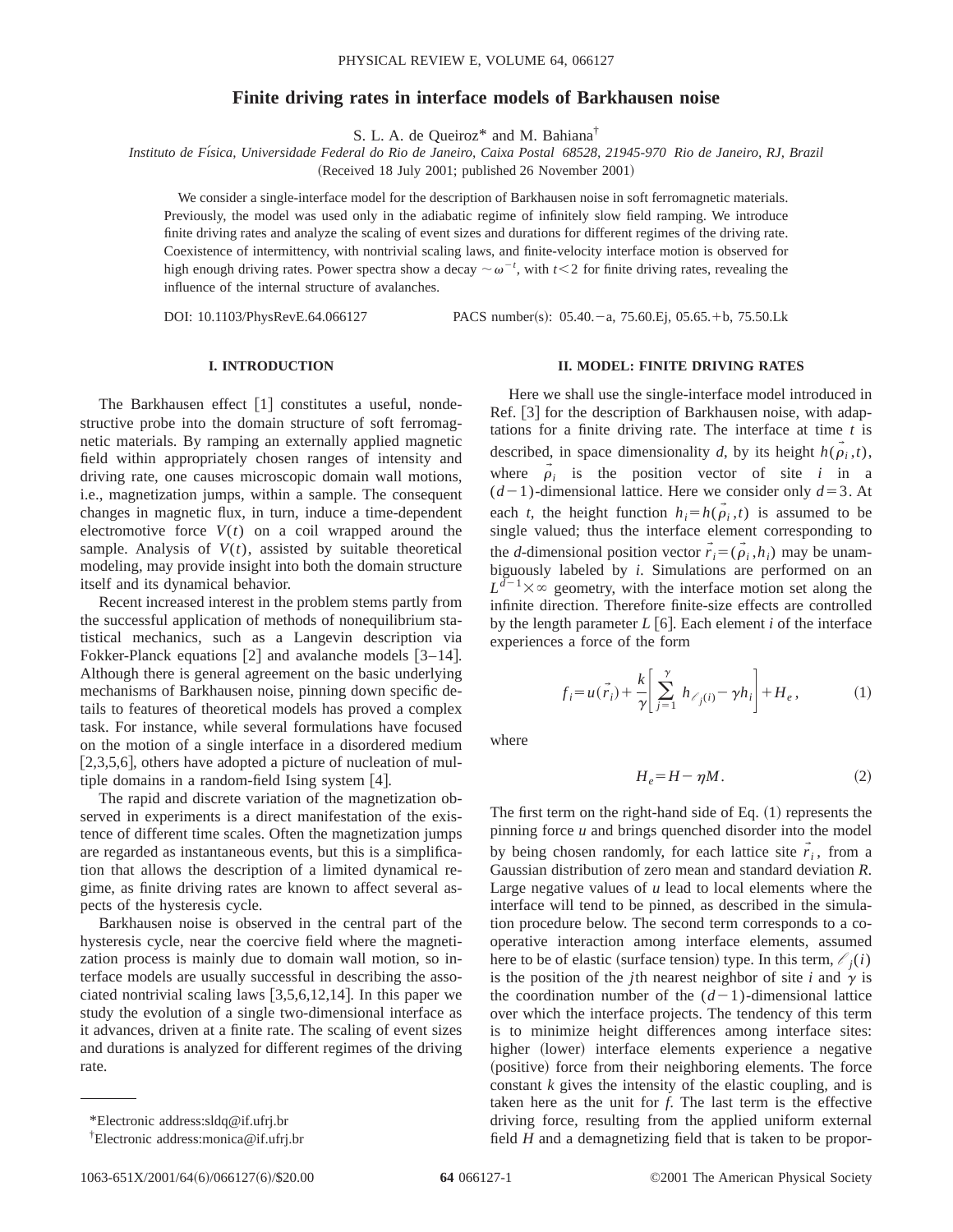tional to  $M = (1/L^{d-1})\sum_{i=1}^{L^{d-1}} h_i$ , the magnetization (per site) of the previously flipped spins for a lattice of width *L*.

For actual magnetic samples, the demagnetizing field is not necessarily uniform along the sample, as implied in the above expression; even when it is  $(e.g., for a uniformly mag$ netized ellipsoid),  $\eta$  will depend on the system's aspect ratio. Therefore, our approach amounts to a simplification, which is nevertheless expected to capture the essential aspects of the problem. See Ref.  $[12]$  for a detailed discussion.

Here we use  $R=5.0$ ,  $k=1$ ,  $\eta=0.05$ , the same values as in the  $d=3$  simulations of Ref. [6].

We start the simulation with a flat wall. All spins above it are unflipped. The applied field *H* is set to the saturation value of the effective field  $H_e$ , in order to minimize transient effects (see, e.g., Fig. 1 of Ref.  $[6]$ ). The saturation  $H_e$  depends on *R*, *k*, and  $\eta$  (not noticeably on *L*) [6], and can be found from small-lattice simulations. The force  $f_i$  is then calculated for each unflipped site along the interface, and each spin at a site with  $f_i \ge 0$  flips, causing the interface to move up one step. The magnetization is updated, and this process continues, with as many sweeps of the whole lattice as necessary, until  $f_i < 0$  for all sites, when the interface comes to a halt. The external field is then increased by the minimum amount needed to bring the most weakly pinned element to motion. The avalanche size corresponds to the number of spins flipped between two interface stops.

In line with standard practice  $[7-11]$  our basic time unit is one lattice sweep, during which the external field is kept constant, and all spins on the interface are probed sequentially as described above. In the adiabatic regime, the external field is kept constant for the whole duration of an avalanche, i.e., for as many sweeps as it takes until no unstable sites are found along the interface. It is then increased by the amount needed to flip the weakest one. At finite driving rates, the field is increased by a fixed amount, henceforth denoted  $\Delta$ , at the start of each sweep while an avalanche is taking place. Eventually, no more unstable sites will be left, and then one proceeds as in the adiabatic regime, increasing the field as much as necessary to start a new avalanche. Calling this last quantity  $\delta H$ , the time interval between the end of one event and the start of the next is then  $\delta H/\Delta$ .

In what follows, we usually collected samples of 10 000 avalanches for each simulation, and data analysis has always been performed with the whole sets of data; however, in figures such as scatter plots of duration versus size we display only a representative subset, typically 500–1000 events, in order to avoid unnecessary clutter.

## **III. SIZE AND DURATION DISTRIBUTIONS**

We consider the single-interface model introduced in Ref.  $[3]$ , initially in the adiabatic limit. In Ref.  $[6]$  we showed that, in the context of this model, the upper cutoff in the avalanche size distribution is simply a manifestation of finite-size effects, i.e., of the width *L* of the cross section of our simulated systems perpendicular to the direction of interface advance. Fitting our data to the customary power-law form multiplied by an exponential decay, namely,



FIG. 1. Scatter plots of avalanche duration  $T$  (number of lattice sweeps) versus avalanche size (number of flipped sites), in the adiabatic regime. Bottom to top:  $L=40$ , 80, 160, and 320; 500 events displayed for each lattice *L*. Plots successively shifted upward by a factor of 10 on vertical scale, to avoid superposition. Straight line has slope 0.58 (see text).

$$
P(s) \propto s^{-\tau} \exp(-s/s_0), \tag{3}
$$

we had  $\tau$  in the range 1.2–1.4 and  $s_0 \propto L^u$ ,  $u = 1.4 \pm 0.1$ .

The above value for *u* is consistent with  $1/\sigma_k \approx 2/3$  (defined via  $s_0 \sim k^{-1/\sigma_k}$ , *k* being a generic demagnetization factor), found from both renormalization-group analysis and numerical simulations of the interface model of Refs.  $[5,12,14]$ , provided one makes the identification  $k=1/L^2$ , as pointed out in Ref.  $[14]$ .

We first investigate whether finite widths affect properties related to avalanche duration. In Fig. 1 one sees that in the adiabatic regime, apart from the *L*-dependent upper cutoff just mentioned, there is no distinguishable influence of finite lattice width on the distribution of avalanche durations *T* against size *s*.

For small events with  $s \le 10$  flipping sites, duration varies approximately linearly with size (collections of independent, localized flippings). For larger, collective events, nontrivial scaling takes hold; the relationship is described by the power law  $T \sim s^{\sigma \nu z}$  (notation borrowed from Refs. [8,11]). Leastsquares fits of data excluding small avalanches up to  $s_{\text{min}}$  $=10-20$  give  $\sigma vz = 0.58 \pm 0.01$ , very similar to the result previously obtained in simulations of the nucleation model, variously quoted as  $0.57 \pm 0.03$  (Ref. [8]) or 0.58 (Ref. [11]). Thus, in this aspect at least, there is universality between the single-interface and nucleation pictures.

Similar values of  $\sigma \nu z$  are obtained also from slightly different variants of interface models  $[5,12-15]$ . In particular, the simulations reported in Ref. [15] give  $z=1.56\pm0.06$  and the roughness exponent  $\zeta=0.75\pm0.02$ , which, together with the scaling relation  $\sigma^{-1} = \nu(2+\zeta)$  [see Eqs. (34)–(37) of Ref. [12], yields  $\sigma vz = 0.57 \pm 0.02$ .

Furthermore, the distribution of durations fits reasonably well to a power law with exponential tail, similar to the size distribution Eq.  $(3)$ :

$$
P(T) \propto T^{-\alpha} \exp(-T/T_0), \tag{4}
$$

where from standard probability theory,  $\alpha=1+(\tau)$  $-1$ )/ $\sigma$ *vz* (=1.5±0.2 from the values of  $\tau$  and  $\sigma$ *vz* quoted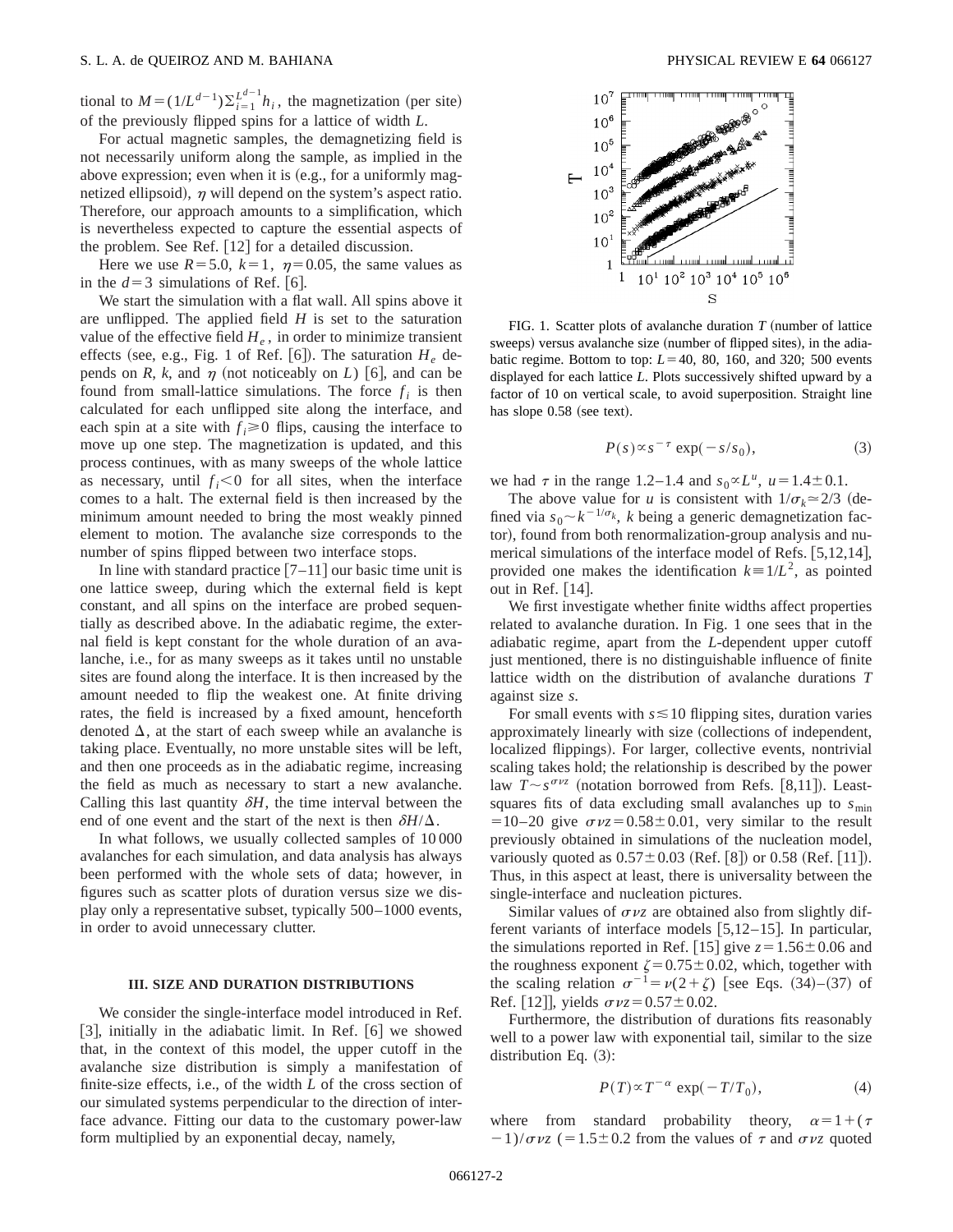

FIG. 2. Scatter plots of avalanche duration *T* versus avalanche size, for  $L=80$  and different driving rates  $\Delta$ . Bottom to top:  $\Delta$  $=$  10<sup>-5</sup>, 5  $\times$  10<sup>-5</sup>, 7.5  $\times$  10<sup>-5</sup>, and 10<sup>-4</sup>; 500 events displayed for first three, 1000 for  $\Delta = 10^{-4}$ . Plots successively shifted upward by a factor of 10 on vertical scale, to avoid superposition. Full straight line has slope  $0.58$ ; dashed line has unitary slope (see text).

above). Indeed, on analyzing the data shown in Fig. 1 one gets  $\alpha$  in the range 1.3–1.5. The cutoff  $T_0$  is expected to scale with the size cutoff  $s_0$  as  $T_0 \sim s_0^{\sigma \nu z}$ , therefore (with  $s_0$ <sup> $\sim$ </sup> $L^{1.4\pm0.1}$  [6]), one must have  $T_0$ <sup> $\sim$ </sup> $L^{0.81\pm0.06}$ . Direct analysis of the data gives the latter exponent varying in the range 0.65–0.9, broadly compatible with this.

Next, we gauge the effects of varying driving rates on the size-duration relationship. For sufficiently fast driving rates, one expects coalescence of avalanches that would be separate events in the adiabatic regime.

We start by fixing  $L=80$ .  $\Delta$ , the external field increase at the start of each lattice sweep during an avalanche, is the driving rate. In Fig. 2 one has  $\Delta=10^{-5}$ ,  $5\times10^{-5}$ , 7.5  $\times 10^{-5}$ , and  $10^{-4}$ .

The plot for  $\Delta = 10^{-5}$  is identical, apart from small fluctuations, to the corresponding one for  $L=80$  in the adiabatic regime, shown in Fig. 1. We have checked that the same happens for the intermediate driving rates  $10^{-m}$ ,  $m=8,7,6$ (as expected). Again, least-squares fits give  $\sigma \nu z = 0.58$  $\pm 0.01$  not only for the whole set of  $\Delta = 10^{-5}$  data, but also for the initial parts (with  $s \le 10^5$ ) of those with faster driving rates. These latter plots will be discussed further on.

We conclude that, for  $L=80$  and within the range of  $\Delta$  $=0-10^{-5}$ , there is no influence of the driving rate on the *T*-*s* relationship, including the maximum avalanche size, which remains at  $s_{\text{max}} \approx 10^5$ . So far, the results (i)  $\tau = 1.3 \pm 0.1$ ; (ii)  $\alpha$ =1.5±0.2; and (iii) lack of dependence of behavior on driving rate (at least, within fairly well defined windows of  $\Delta$ , for given *L*) show that the model under consideration shares the same universality class as the interface model discussed in Refs.  $[5,12-14]$ , when dipolar interactions are neglected.

#### **IV. RATE-DEPENDENT BEHAVIOR**

We now investigate the different picture appearing for higher driving rates, already shown in Fig. 2. The scatter plot of duration against size for  $\Delta = 5 \times 10^{-5}$  shows traces of a different behavior for  $s > s_{\text{max}}$  as a higher slope develops at that point. As  $\Delta$  is further increased, it can be seen that there





FIG. 3. Adiabatic regime: probability  $P(\delta H^{ad} < \delta H_0)$  of the gap between consecutive avalanches being smaller than  $\delta H_0$ , against  $\delta H_0$ . Left to right:  $L = 320$ , 160, 80, and 40. 40 000 events for *L* =40, 10 000 for larger widths. Inset:  $P(\delta H^{ad} < \delta H_0)$  against  $(L/40)^{x}$   $\delta H_0$ ,  $x=1.9$ . Same ranges as main plot on both horizontal and vertical axes (see text).

is coexistence between nontrivial scaling for sizes  $\leq$  the adiabatic cutoff, and  $T \sim s$  behavior (i.e., interface motion with a finite velocity) for larger avalanche sizes.

A qualitative explanation of the above results goes as follows. With  $H_f(i)$  and  $H_i(i+1)$  being, respectively, the external fields at the end of the *i*th avalanche and at the start of the  $(i+1)$ th, typically the corresponding gaps  $\delta H_i^{ad} = H_i(i)$  $+1$ ) $-H<sub>f</sub>(i)$  in the adiabatic regime are larger than, say, several times  $\Delta$  for  $\Delta \leq 10^{-5}$ ; therefore few avalanches merge for such driving rates. For larger  $\Delta$  more gaps are closed, and the distribution changes significantly.

In order to gain a quantitative understanding of this, at the same time checking for a possible *L* dependence, we study the probability distribution of  $\delta H^{ad}$  for different lattice widths. In Fig. 3 we show the cumulative probability  $P(\delta H^{ad} < \delta H_0)$  of  $\delta H^{ad}$  being smaller than  $\delta H_0$ . Before analyzing the *L* dependence of the curves, we focus on *L* =80. One sees that  $P(\delta H^{ad} < \delta H_0) \sim 3 \times 10^{-3}$ , and 7  $\times 10^{-2}$ , respectively for  $\delta H_0 = 10^{-5}$ , and  $10^{-4}$ . From Fig. 2, the maximum avalanche duration is  $T_{\text{max}}$  
ightarrow 5 \times 10<sup>3</sup>, suggesting that the finite driving rate is irrelevant as long as the quantity  $P = \mathcal{P}(L,\Delta) = T_{\text{max}} P(\delta H^{ad} < \Delta) \leq \mathcal{O}(10)$ . On the contrary, for  $\Delta = 10^{-4}$  Figs. 1 and 3 show that  $P \sim \mathcal{O}(100)$ .

The inset of Fig. 3 shows that  $P(\delta H^{ad} < \delta H_0)$  is, to a good approximation, a function of  $L^x \delta H_0$ , where the best collapse plots are obtained in the range  $x=1.9\pm0.1$ . Although at this point we are not able to advance an argument, it may be that  $x=2$  exactly.

It is thus clear that as *L* increases the range of  $\Delta$  for which adiabatic behavior dominates is shrunk. Recall that, on top of the scaling of probabilities with  $L^x \delta H_0$ ,  $T_{\text{max}}$  (which scales with the cutoff  $T_0$ ) also depends on  $L^v$ ,  $v \approx 0.81$  [see the paragraph below Eq. (4)]. Thus, in the limit  $L \rightarrow \infty$  one should have adiabaticlike properties only strictly at  $\Delta=0$ . Before attaching much significance to this, one must bear in mind the main result of Ref.  $[6]$ : in the present model, *L* is closely correlated with the (average, or typical) domain size in experimental situations. Therefore, one does not have the usual concern in the study of equilibrium second-order phase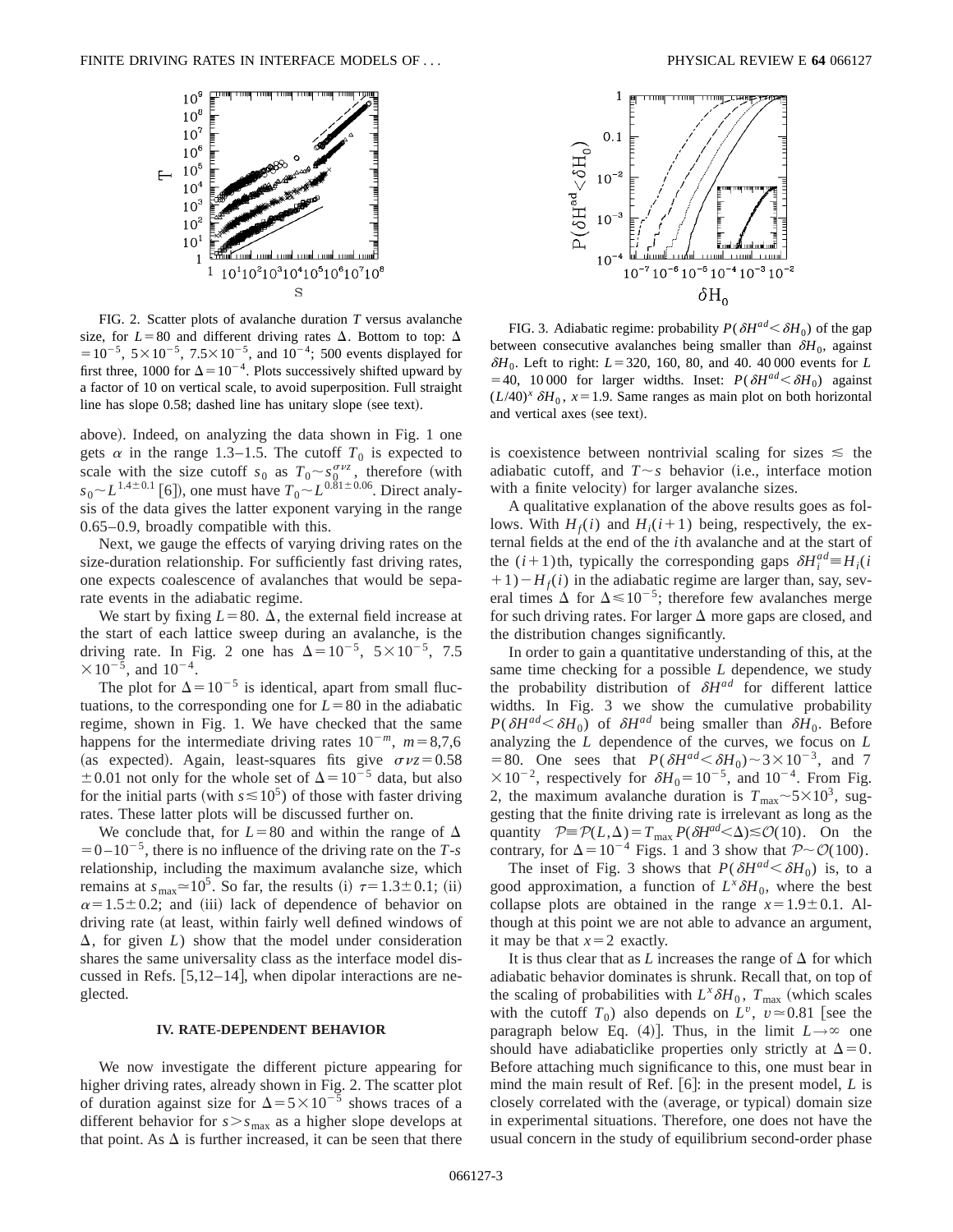

FIG. 4. Probability distributions of avalanche sizes for  $L=80$ . Bottom to top:  $\Delta = 10^{-5}$ ,  $5 \times 10^{-5}$ ,  $7.5 \times 10^{-5}$ , and  $10^{-4}$ . Curves successively shifted upward by a factor of 10 on vertical scale, to avoid superposition (baseline is  $\Delta$ =10<sup>-5</sup> plot). Straight lines have slopes as indicated, and are intended as guides to the eye.

transitions of trying to extract the thermodynamic limit from finite-size scaling: finite-*L* results must be analyzed in their own right. Nevertheless, it is crucial to investigate the size dependence of relevant quantities, as done here, in order to separate truly *L*-independent features from crossover behavior.

The departures from rate-independent behavior, as depicted in Fig. 2, require further analysis. A least-squares fit of data in that figure for  $\Delta = 10^{-4}$ ,  $10 \le s \le 5 \times 10^{4}$  (the horizontal extent of the full line shown there) gives  $\sigma vz = 0.58$  $\pm 0.01$ . The events in this range of *s* are  $\sim 20\%$  of the total number of avalanches; another 40% are small ones with *s*  $\leq$ 10, with the remaining 40% larger than  $5\times10^4$  sites. The overall probability density  $P(s)$  for  $\Delta = 10^{-4}$ , with the customary logarithmic binning, is displayed in Fig. 4, for the four driving rates of Fig. 2. The full straight line suggests that the  $\Delta$ =10<sup>-4</sup> data with 1 ≤ *s* ≤ 5 × 10<sup>4</sup> can be fitted by a power law  $P(s) \propto s^{-1.6}$ . This larger effective value of  $\tau$  can be understood by observing the depletion of events with sizes  $10^4 - 10^5$  in the crossover region of Fig. 2. Curves for  $\Delta$ =5×10<sup>-5</sup> and 7.5×10<sup>-5</sup> display intermediate behavior, with only an incipient shoulder at  $10^4 \le s \le 10^5$  for the former.

We note that in earlier studies, both experimental  $[16]$  and numerical 17, it was found that the exponents  $\tau$  of Eq. (3) and  $\alpha$  of Eq. (4) *decrease* as driving rate increases, apparently in contradiction with the above. Also, a small shoulder can be seen in the data for alloys under stress in Fig.  $1(a)$  of Ref. [14]. We comment on each of these in turn.

First, recent work  $[14]$  shows that the FeSi alloys of Ref. [16] and, e.g., amorphous alloys under stress belong to different universality classes; while the former follow a meanfield description (giving rise to actual rate-dependent exponents), the latter display rate-independent exponents with values close to those found both for the present model, and for the model of Refs.  $[5,12-14]$  when dipolar interactions are neglected (see the remarks at the end of Sec. III).

As regards the simulations of Ref.  $[17]$ , it may be that the model used here does not belong to the same dynamical universality class as the (two-dimensional) random-field model with vacancies used there. However, examination of



FIG. 5. Plot of  $1-y$  (*y* is the fraction of the total duration spent during avalanches) against driving rate  $\Delta$ , for  $L=80$ . Solid curve is fit to  $1-y = \exp[-(\Delta/\Delta_0)^a]$ ,  $a = 1.2$ ,  $\Delta_0 = 1.57 \times 10^{-5}$ . Inset: *y* against  $\Delta$  for slow driving; dashed line has unitary slope.

the data in Fig. 4 suggests an alternative explanation, as follows. Although fits of the straight-line parts of the distributions give  $\tau$  increasing with increasing  $\Delta$ , fits of the whole sets of data to a form such as Eq.  $(3)$ , with *two* free parameters ( $\tau$  and  $s_0$ ), in fact give *decreasing* values of  $\tau$  for larger  $\Delta$ , on account of the large-*s* shoulders. Of course, this happens at the expense of the quality of the fit; however, for less dramatic departures than those shown in the figure, the loss of quality might not be obvious.

Finally, the incipient shoulders shown in Ref. [14] appear to be *bona fide* candidates for the above description, as they correspond to materials to which, so far, the present model seems to fit well. We believe that a reexamination of experimental and simulational raw data, in search of a coexistence of regimes, would be worthwhile. As pointed out in Ref. [17], "[a faster driving rate] overdrives weaker pinning centers thus rendering the occurrence of larger avalanches more probable.'' For the present model this indeed happens, only it does so at the expense of depleting the histograms of the occurrence of events  $\leq$  the maximum size for the adiabatic regime. We expect the present study to motivate further experimental and numerical investigation along these lines.

### **V. INTERMITTENCY**

It is also important to analyze how the intermittency of events is gradually lost as more and more avalanches coalesce with increasing driving rate. This can be done by defining *y* as the fraction of time spent during avalanches. The duration of an avalanche being given by  $T(i) = [H_f(i)]$  $-H_i(i)/\Delta$ , the overall duration of a simulation with N events is  $T_N = [H_f(N) - H_i(1)]/\Delta$ ; therefore

$$
y = (1/T_N) \sum_{i=1}^{N} T(i)
$$
  
=  $\left\{ \sum_{i=1}^{N} [H_f(i) - H_i(i)] \right\} / [H_f(N) - H_i(1)].$ 

In the adiabatic regime  $\Delta=0$ , avalanches are instantaneous, and  $y=0$ . As  $\Delta$  is increased, avalanches will be observed part of the time, so  $0 < y < 1$ , and in the limit of large  $\Delta$  one expects that a depinning transition will lead to  $y=1$ . Figure 5 shows the plot of  $1-\gamma$  versus  $\Delta$  for  $L=80$ . The best non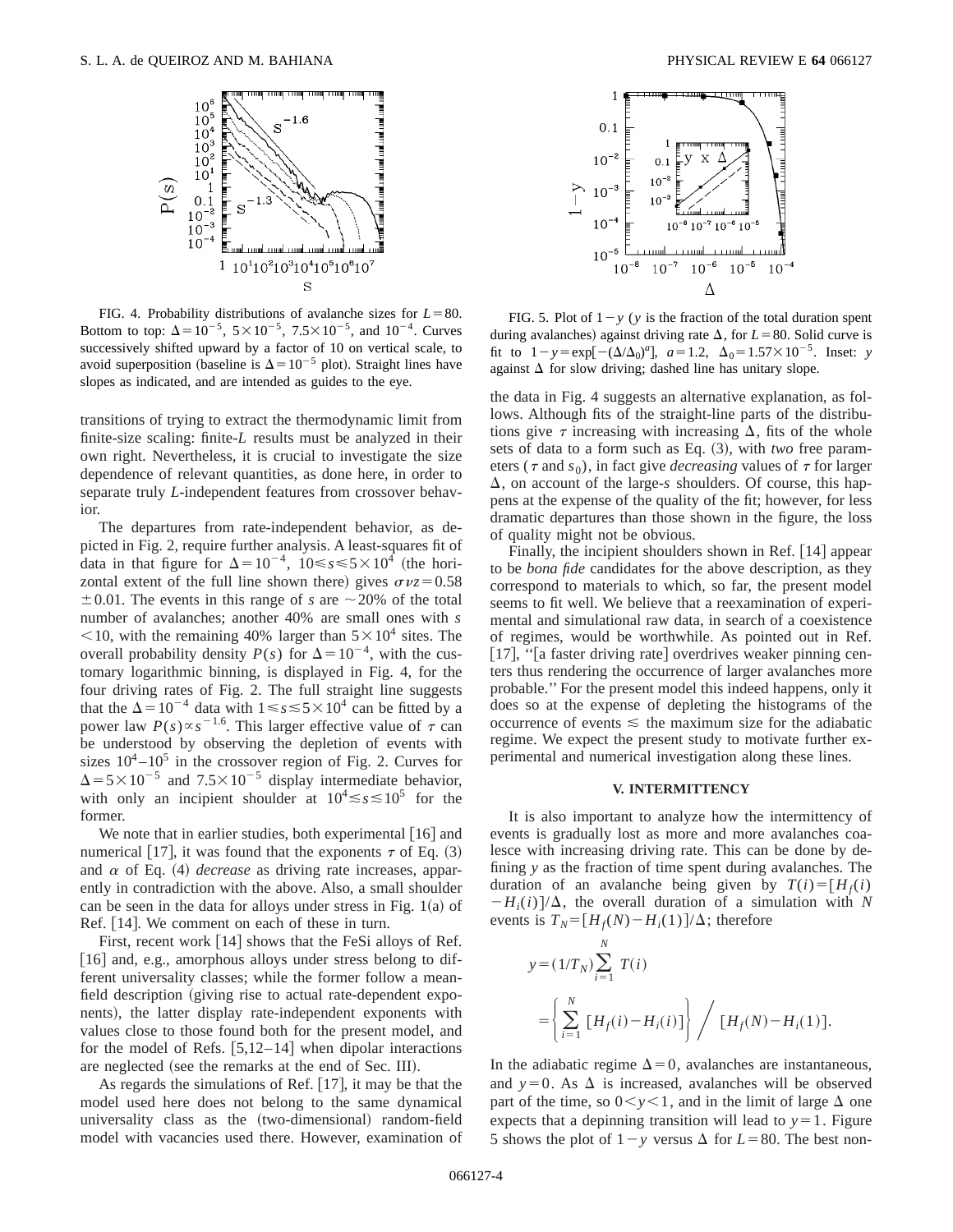linear fit of the whole set of points is given by  $1-y$  $=\exp[-(\Delta/\Delta_0)^a]$  with the optimum values of the free parameters  $a=1.2$  and  $\Delta_0=1.57\times10^{-5}$ . The inset shows the rate-independent regime corresponding to  $y \ll 1$ , where one clearly has  $y \sim \Delta$ . Such linearity is to be expected, as essentially the same events occur for any  $\Delta$  in this interval: for a given avalanche,  $H_f(i) - H_i(i)$  is proportional to  $\Delta$ , while the denominator  $H_f(N) - H_i(1)$  is unchanged. The fact that the best-fitting value of *a* is 1.2 indicates that the decay of  $1-y$  for large  $\Delta$  is in fact faster than exp $[-(\Delta/\Delta_0)^{1.2}]$ , so one is having a compensation among the different regions of the plot, in order to minimize the overall deviation. A fit of the subset of data for  $\Delta \ge 10^{-5}$  indeed gives  $a \approx 2$ .

### **VI. POWER SPECTRA**

Power spectra and their analysis are an important tool for the understanding of noise in disordered systems, and specifically for the Barkhausen effect; see, e.g., Ref.  $[11]$  for a recent survey of results and references; see also Ref. [18].

We shall always make  $L=80$  in this section. With the unit of time given by a lattice sweep, the maximum frequency to be analyzed is  $\omega_M = 1/2$ , as standard Fourier theory prescribes.

We attempt to concentrate on the nontrivial scaling regime. To this end, we recall from Fig. 2 that, whatever the driving rate, events of size  $s \le 10$  sites (of which there is always a large fraction of the total) are collections of independent, localized flippings. Thus their duration is proportional to size. Therefore, when looking at power-spectrum data with frequencies  $\omega \geq 0.1$ , one will have a strong input from such non critical flippings. Although one might think of ways to expurgate the corresponding contributions, we shall simply restrict ourselves to the frequency region  $\omega \le 0.1$ . As shown in the following, this still leaves a suitably wide window of observation, in what we call the intermediatefrequency range (for  $\omega \rightarrow 0$  the power spectrum goes flat, as details of the temporal series are washed out on long time scales).

The discussion of power spectra revolves mainly around the power *t* with which decay sets in, in the intermediatefrequency range:  $P(\omega) \sim \omega^{-t}$ . The following points were made in Ref.  $[11]$ :  $(1)$  While one has  $t=2$  for white noise and mean-field descriptions, and early studies of the Barkhausen effect predicted  $t=(3-\tau)/\sigma \nu z$  (=2.9±0.2 for the present model, with  $\tau=1.3\pm0.1$ ,  $\sigma \nu z=0.58\pm0.01$ ), it was found that for  $\tau$ <2 one should have  $t=1/\sigma \nu z$  (=1.72)  $\pm 0.03$  here), instead of  $(3 - \tau)/\sigma \nu z$ . Several experimental and simulational results were shown to be compatible with the latter finding.  $(2)$  It was remarked that the result of earlier calculations of the power spectrum  $[19]$  for sandpile models, which gave  $P(\omega) \sim \omega^{-2}$  and were cited as an explanation for such behavior in (among other systems) Barkhausen noise, depends crucially on the assumption that the avalanche shape can be approximated by a box function:  $V(t) = S/T(0 < t$  $(T)$  for an avalanche of size *S* and duration *T*.

In the present model, one can tune the degree to which the internal structure of an avalanche is taken into account, by



FIG. 6. Continuous lines: power spectra for  $L=80$  and various driving rates. Bottom to top,  $\Delta = 10^{-7}$ ,  $10^{-6}$ ,  $10^{-5}$ , and  $10^{-4}$ . The vertical coordinates have been shifted by differing amounts for each plot, so they could fit in a single graph. Dashed lines have slopes as indicated, and are intended as guides to the eye.

varying  $\Delta$ . While for  $\Delta=0$  all events are seen as spikes of zero duration, the internal fluctuations within avalanches become much more noticeable as  $\Delta$  increases, even still within the adiabatic regime. Recall that, for  $\Delta = 10^{-5}$ , *L* = 80, avalanches take up  $\sim$  40% of the total duration of a simulation (see the inset of Fig.  $5$ ).

Below, we set out to probe points  $(1)$  and  $(2)$ . Accordingly, in Fig. 6 we plot the power spectra for  $\Delta=10^{-7}$  (deep within the adiabatic regime),  $10^{-6}$ ,  $10^{-5}$ , and  $10^{-4}$ .

Starting from the slowest driving rate considered, one sees that disregarding the internal structure of avalanches indeed yields a dependence of the power spectrum on  $\omega^{-2}$ . This is entirely consistent with point  $(2)$  above. The next graph,  $\Delta = 10^{-6}$ , is somewhat difficult to interpret on its own. However, the trend becomes clearer when the  $\Delta$  $=10^{-5}$  data are taken into account: as more details of the intra-avalanche fluctuations enter into the spectrum, its decay becomes slower,  $\sim \omega^{-1.5}$ . Although the numerical values are somewhat off the mark, one definitely sees that the trend is toward  $t=1/\sigma \nu z$  when intra-avalanche correlations are considered, as opposed to the alternative  $t=(3-\tau)/\sigma \nu z$ . This is in support of point  $(1)$  above, showing that very likely the present model behaves similarly to the random-field one of Ref. [11], in this respect.

Finally, for  $\Delta = 10^{-4}$  there is an apparent trend reversal; from a least-squares fit of data in the range of  $\omega$  shown, one has the exponent  $1.83 \pm 0.01$ . It must be recalled that one is then clearly in the coexistence regime explained above (that is, away from a purely intermittent, adiabatic framework); therefore there is strong influence of interavalanche correlations. It is then not surprising that the picture starts to differ, e.g., from that of Ref.  $[11]$ , where only interavalanche correlations were taken into account.

Clearly, more work is needed to sort out this last point. As one goes deeper into the depinned regime, it may well be that the power-spectrum decay returns to the  $\omega^{-2}$  form characteristic of uncorrelated events. In such a scenario, the above value of  $t=1.83$  would in fact be an effective exponent, marking a crossover toward  $t=2$ .